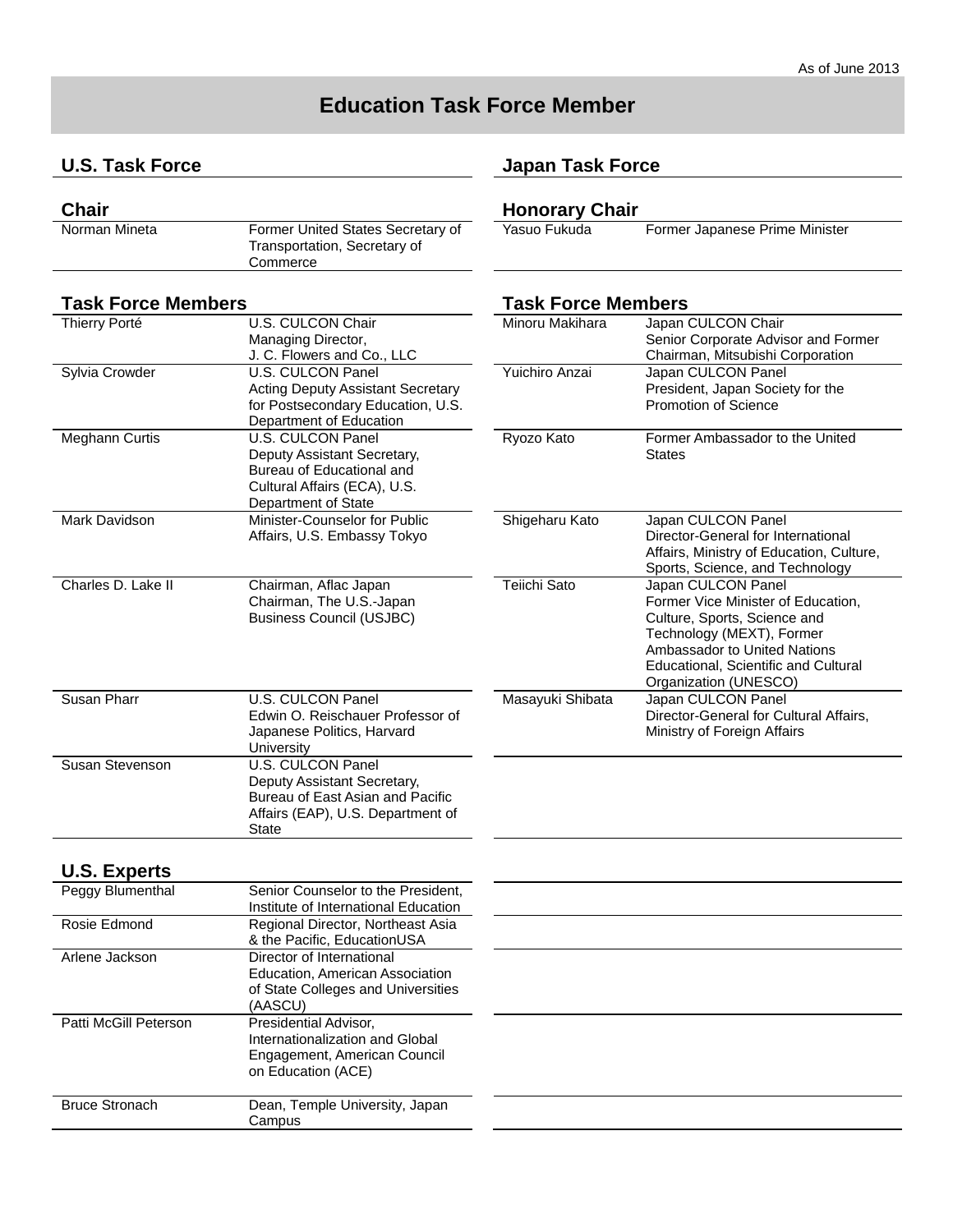| Paige Cottingham- |
|-------------------|
| Streater          |

Secretary-General, U.S. CULCON Secretariat

Pamela Fields Deputy Secretary-General, U.S. CULCON Secretariat

# **U.S. CULCON Secretariat:** <br>
Paige Cottingham-<br>
Secretary-General, <br> **Correctery-General,** <br>
Norio Okaido Secretary-General,

Secretary-General, Japan CULCON Secretariat, Japan Foundation Center for Global Partnership Asuka Ogawa Assistant Secretary, Japan CULCON Secretariat, Japan Foundation Center for Global Partnership

2013 年 6 ⽉ 現在

# **教育タスクフォースメンバー**

## **⽶国側タスクフォース:**

**⽇本側タスクフォース:** 

| 最高顧問        |                   | 最高顧問 |        |                   |
|-------------|-------------------|------|--------|-------------------|
| ノーマン・ミネタ    | 元運輸長官、商務長官、下院議員   | 福田   | 康夫     | 元総理大臣             |
| タスクフォースメンバー |                   |      |        | タスクフォースメンバー       |
| ティエリー・ポルテ   | カルコン委員長           | 槇原 稔 |        | カルコン委員長           |
|             | ジェイ・シー・フラワーズ      |      |        | 三菱商事株式会社特別顧問      |
|             | 営業担当共同経営者         |      |        |                   |
| シルビア・クラウダー  | カルコン委員            |      | 安西 祐一郎 | カルコン委員            |
|             | 教育省次官補代理高等教育担当    |      |        | 独立行政法人日本学術振興会理事長  |
| メーガン・カーティス  | カルコン委員            |      | 加藤良三   | 元駐アメリカ合衆国特命全権大使   |
|             | 国務省次官補代理教育文化担当    |      |        |                   |
| マーク・デイビットソン | 駐日米国大使館           |      | 加藤 重治  | カルコン委員            |
|             | 広報・文化交流担当公使       |      |        | 文部科学省国際統括官        |
| チャールズ・D・レイク | Aflac日本会長、米日経済協議会 |      | 佐藤 禎一  | カルコン委員、元文部事務次官、   |
|             | (USJBC) 理事        |      |        | 元ユネスコ日本政府代表部特命全権大 |
|             |                   |      |        | 使                 |
| スーザン・ファー    | カルコン委員            |      | 芝田 政之  | カルコン委員            |
|             | ハーバード大学教授 (日本政治   |      |        | 外務省大臣官房国際文化交流審議官  |
|             | 学)                |      |        |                   |
| スーザン・スティーブン | カルコン委員            |      |        |                   |
| ソン          | 国務省次官補代理東アジア太平洋   |      |        |                   |
|             | 担当                |      |        |                   |
|             |                   |      |        |                   |

**外部顧問**